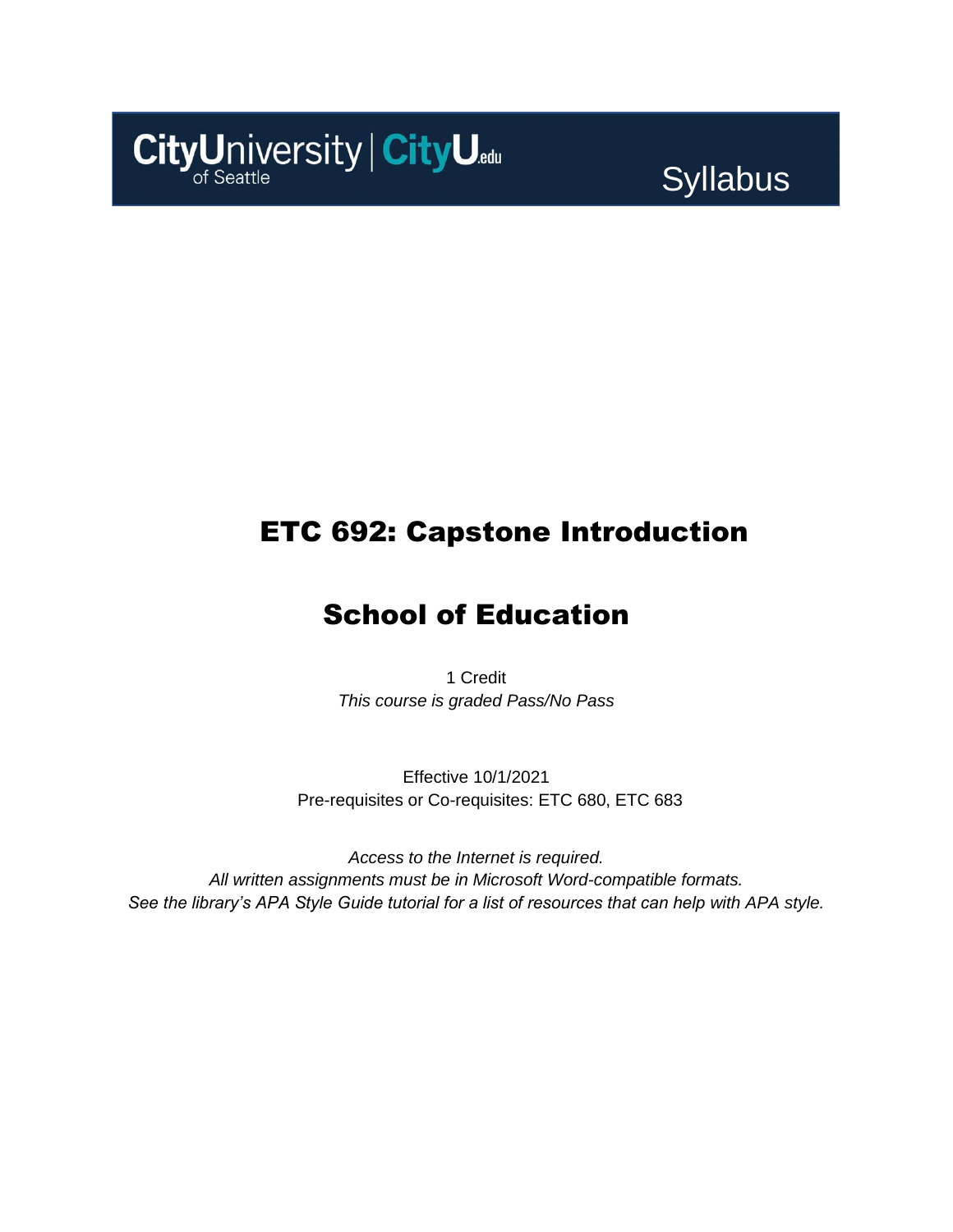# Faculty Information

Professional experience information for instructors is found under *Faculty Information* in the online course menu.

### Contact Information

Contact information for instructors is found under *Faculty Information* in the online course menu.

# Course Description

This is the third in a 4-course sequence that will guide candidates through their Master's Capstone Project. Over the course of this series, candidates examine how teachers use research principles and investigation processes to inform decisions and improve practice. Candidates identify a dilemma of interest, choose an investigation approach, propose the study, and demonstrate progress using a project management system of their choice.

In this course, candidates receive personalized support to acquire approval of their research proposals and to move into the implementation phase. Topics include choosing an investigation method; proposing and managing a self-directed project; writing about evidence; validity and triangulation; ethical review process; and options to assess growth and change. Candidates integrate research-based processes, methodology, and evidence-based decision making into their professional practice.

Candidates account for how their cultural lenses affect a study and interpretation of results. The options for engaging participants and discussing results of an investigative journey are explored to ensure understanding, graduate level discourse, and the authentic voice of the researcher.

### Course Resources

Required and recommended resources to complete coursework and assignments are found on the course [Reading List.](https://cityu.alma.exlibrisgroup.com/leganto/login?auth=SAML) The reading list can be found under *Course Information* in Blackboard as well as from the library homepage ("Find Your Textbook" button).

**Note**: Required resources that must be purchased by the student are tagged "Purchase from a vendor of your choosing." Required resources with a direct link, "Available through CityU Library", are available electronically at no cost to students.

Students in Canada may purchase course resources from the [Canada Bookstore,](https://www.cityubookstore.ca/index.asp) and students outside the U.S. and Canada should contact their advisor or textbook coordinator for additional information.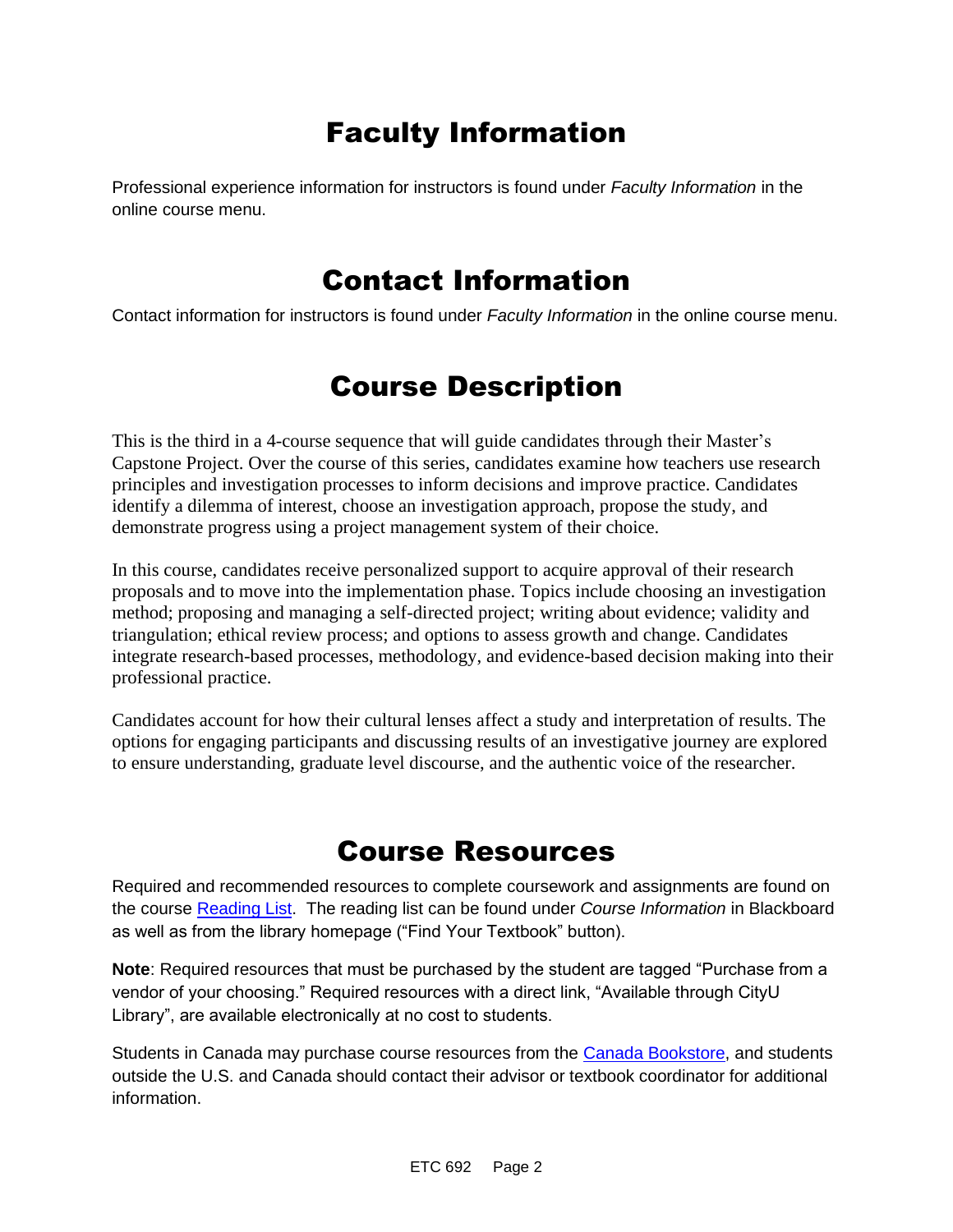# Course Outcomes

This course prepares students to:

- Identify a problem of educational practice
- Compare/contrast investigation methodologies and propose one to address the problem of practice
- Analyze studies from the literature to inform understanding of the problem of practice
- Integrate and reflect upon the influence of culture, bias, and context on an investigation
- Create and communicate a self-directed project timeline
- Show evidence of progress on the self-directed project timeline

## Additional Information

Through graduate level inquiry, candidates add to the body of knowledge in the field. Candidates demonstrate professional dispositions in self-directed learning, collegial dialog, professional oral and written communications, and reflection on growth and change.

# Grading Scale

The grades earned for the course will be calculated as a P or NP, as defined in the current University Catalog [\(https://www.cityu.edu/catalog/\)](https://www.cityu.edu/catalog/).

Grading rubrics with details on how each assignment will be graded are located under *Assignments* and/or in *My Grades* in the online course menu. Students should review the rubric for each assignment prior to completing their work in order to understand how it will be assessed.

#### **OVERVIEW OF COURSE GRADING**

This course is Pass/No Pass, determined by completion of the following at At-Standard or above:

#### *Required Assignments*

Research Proposal with Project Timeline Evidence of Meeting Project Milestones Instructor Determined Dialog and Participation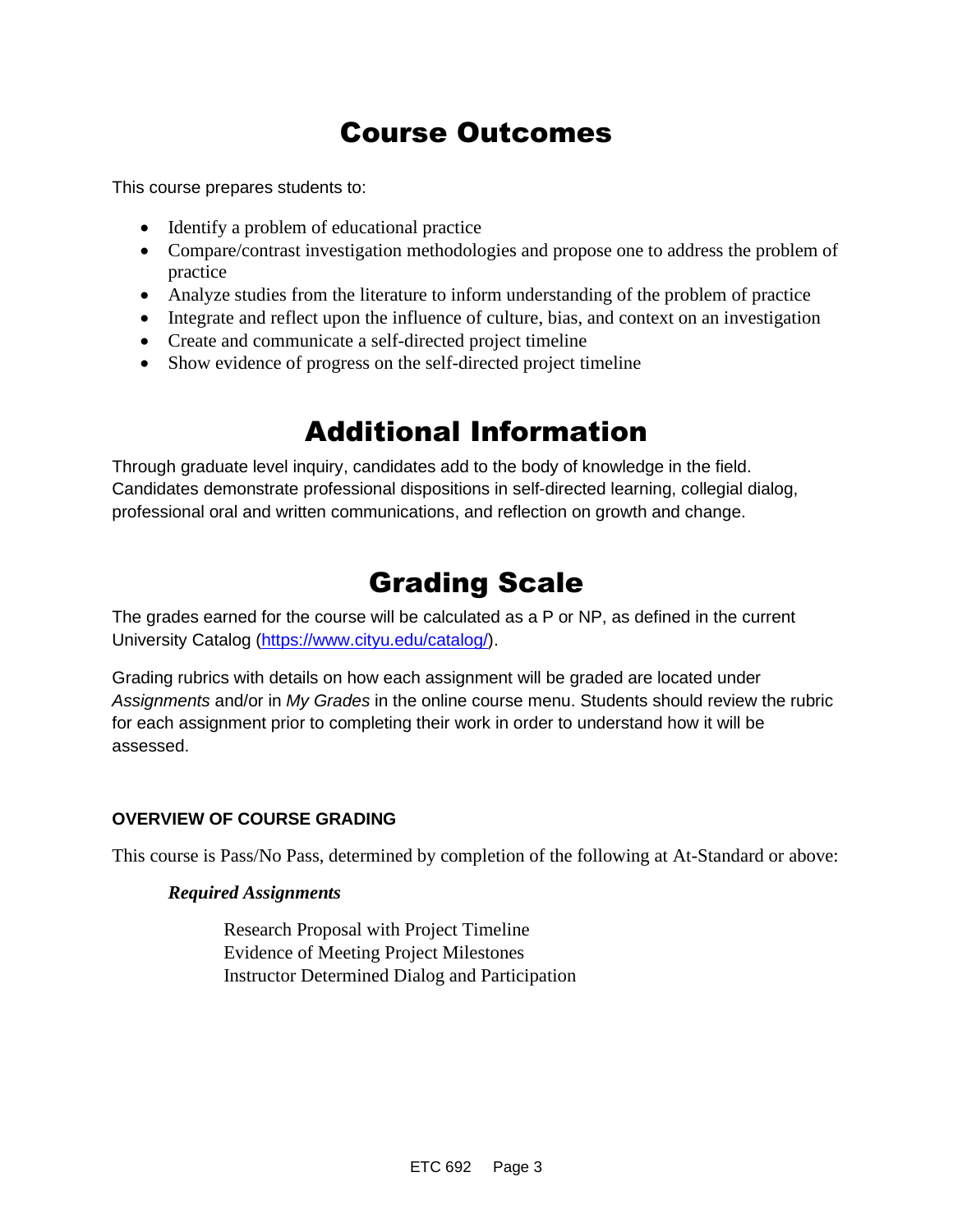# Course Assignments

#### Research Proposal with Project Timeline

Candidates submit a research proposal for instructor feedback by the end of the second week of the quarter. The proposal follows the logical sequence used in the IRB process and for bringing forward ideas to a team, supervisor, or granting organization. The proposal includes explanation of the investigation approach, the inquiry cycles, the basis for the study, assessment of growth, and evidence collection methods appropriate for the candidate's investigation and instructional context. The candidate revises based on feedback before sharing with internship colleagues.

Candidates identify milestones of their chosen capstone option that are personalized and achievable. The plan reflects understanding of time required for tasks concurrent with program responsibilities. The timeline reflects consideration of the calendars of one's program, school, and family in order to communicate reasonable and manageable expectations.

#### Evidence of Meeting Project Milestones

The candidate submits evidence of progress on their approved proposal and individualized project plan, as approved by the research advisor. Evidence will be specific to the candidate's choice of investigation method (capstone option) and their project plan. Sufficient evidence for a passing grade for each method includes:

Classroom or Target Group Action Research Study:

- Submit IRB documents for instructor review with projected date for IRB committee review. Note: If the candidate is the teacher of record an IRB review is not required.
- Full literature review

Professional Development Study

- Expanded draft of literature review
- Draft of reflection on professional growth
- Issue-focused Design Study
	- Analysis of the problem
	- Expanded draft of literature review

Sufficient evidence of progress is determined by evaluation of the candidate's management of their work plan. Final evaluation of each element of the capstone occurs in ETC 693.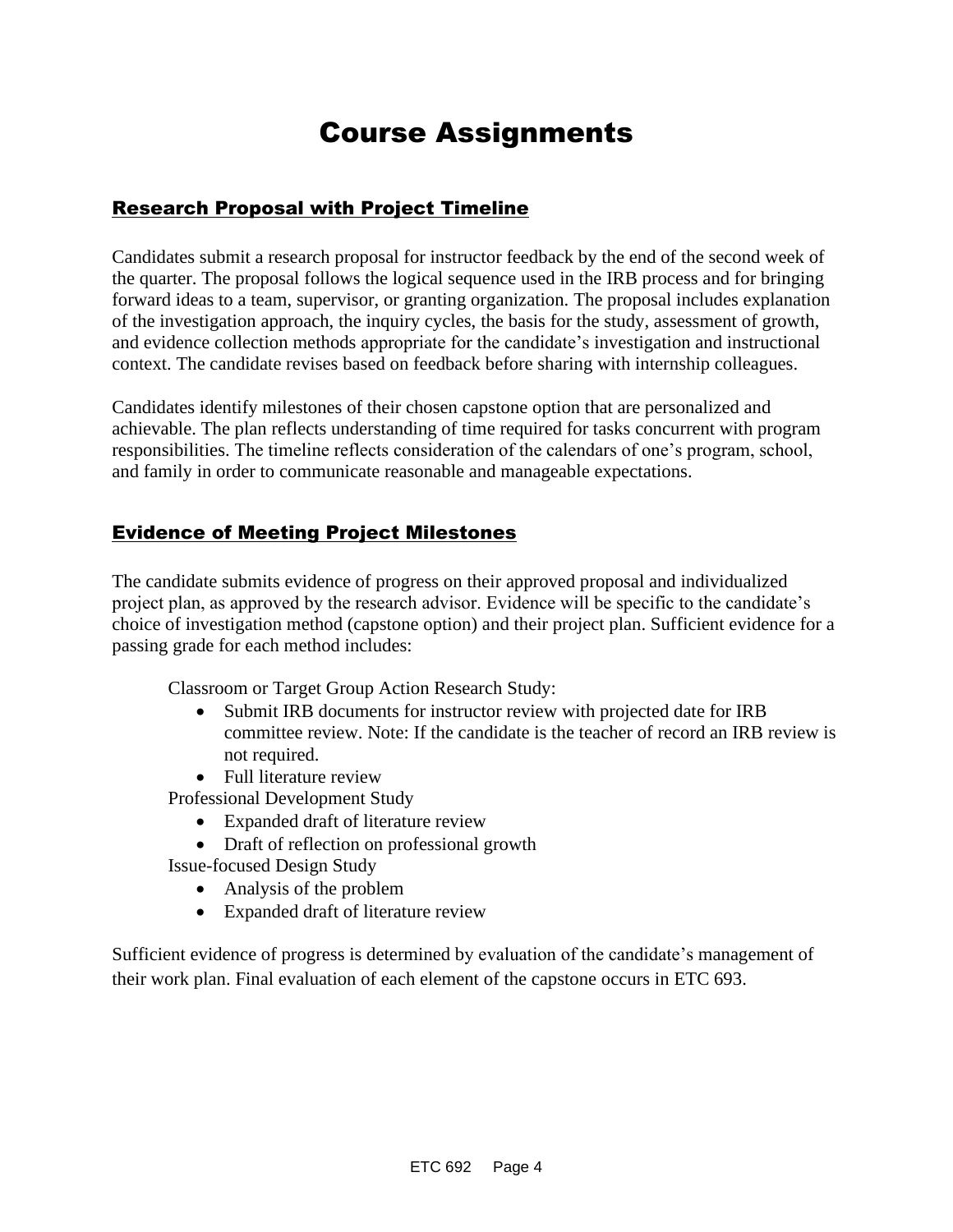# Course Policies

### Instructor Determined Dialog and Participation

The instructor will determine the expectations for professional dialog or participation in activities that support the course outcomes and major assignments of the capstone. Descriptions are provided by the instructor in the course. Each student will have individualized attention and advising on their personal project and will be expected to communicate individually with the instructor regularly.

# University Policies

You are responsible for understanding and adhering to all of City University of Seattle's academic policies. The most current versions of these policies can be found in the University Catalog that is linked from the CityU Web site.

#### Antidiscrimination

City University of Seattle and its staff and faculty are committed to supporting our students. We value equity, diversity, and inclusion as a way of life as well as the educational opportunities it provides. City U will not tolerate any form of discrimination based on race, color, ethnicity, sexual orientation, gender identification, socioeconomic status, or religious values. If you have experienced any discrimination based on any of the above, we encourage you to report this to the University. Please report this to your instructor. If you do not feel safe reporting this to your instructor, please report to the Provost or to the Vice President of Student Affairs.

### Non-Discrimination & Prohibition of Sexual Misconduct

City University of Seattle adheres to all federal, state, and local civil rights laws prohibiting discrimination in employment and education. The University is committed to ensuring that the education environment is bounded by standards of mutual respect and safety and is free from discriminatory practices.

In the U.S., the University is required by Title IX of the Education Amendments of 1972 to ensure that all of its education programs and activities do not discriminate on the basis of sex/gender. Sex includes sex, sex stereotypes, gender identity, gender expression, sexual orientation, and pregnancy or parenting status. Sexual harassment, sexual assault, dating and domestic violence, and stalking are forms of sex discrimination, which are prohibited under Title IX and by City University of Seattle policy. City University of Seattle also prohibits retaliation against any person opposing discrimination or participating in any discrimination investigation or complaint process internal or external to the institution. Questions regarding Title IX, including its application and/or concerns about noncompliance, should be directed to the Title IX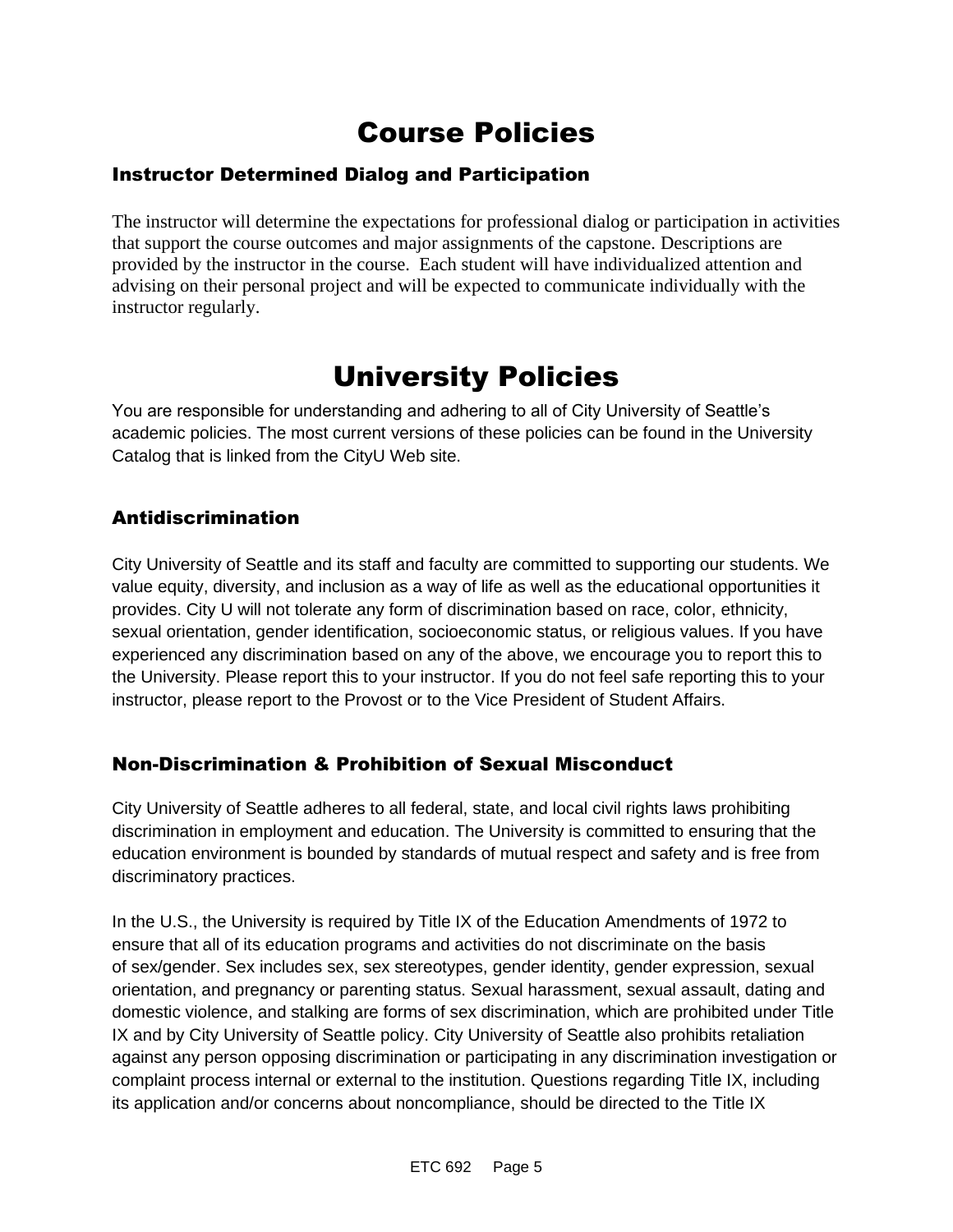Coordinator. For a complete copy of the policy or for more information, visit [https://my.cityu.edu/titleix](https://nam11.safelinks.protection.outlook.com/?url=https%3A%2F%2Fmy.cityu.edu%2Ftitleix&data=04%7C01%7Claker%40cityu.edu%7Cbc558c70c10340dbaa2408d9172365a0%7Cb3fa96d9f5154662add763d854e39e63%7C1%7C0%7C637566263054321964%7CUnknown%7CTWFpbGZsb3d8eyJWIjoiMC4wLjAwMDAiLCJQIjoiV2luMzIiLCJBTiI6Ik1haWwiLCJXVCI6Mn0%3D%7C1000&sdata=GX0hgfxN2OMKFTKjD04gqvwwyU44mfnCmEdCtsEzab0%3D&reserved=0) or contact the Title IX Coordinator.

In Canada, in compliance with the British Columbia Human Rights Code, the Alberta Human Rights Act, WorksafeBC, and the Workers' Compensation Board of Alberta, the University believes that its environment should at all times be supportive and respectful of the dignity and self-esteem of individuals. Discrimination, harassment and bullying conduct, whether through person-to-person behaviour or via electronic communications such as email or social media is not acceptable and will not be tolerated. As an educational institution, it is our responsibility to cultivate an environment of excellence, equity, mutual respect and to recognize the value and potential of every individual. The University will take all necessary steps to meet or exceed the requirements of the law to prevent discrimination, harassment and bullying. The Respectful Workplace Policy for the prevention of discrimination, harassment and bullying policy and procedure can be found at [https://www.cityu.edu/discover-cityu/about-cityu/](https://nam11.safelinks.protection.outlook.com/?url=https%3A%2F%2Fwww.cityu.edu%2Fdiscover-cityu%2Fabout-cityu%2F&data=04%7C01%7Claker%40cityu.edu%7Cbc558c70c10340dbaa2408d9172365a0%7Cb3fa96d9f5154662add763d854e39e63%7C1%7C0%7C637566263054331957%7CUnknown%7CTWFpbGZsb3d8eyJWIjoiMC4wLjAwMDAiLCJQIjoiV2luMzIiLCJBTiI6Ik1haWwiLCJXVCI6Mn0%3D%7C1000&sdata=7Q6QoqwuNLfeOJPewViWSeIwRIBy%2BoqDOiP8xSHYm78%3D&reserved=0) under the Policies section or at [https://www.cityuniversity.ca/about/](https://nam11.safelinks.protection.outlook.com/?url=https%3A%2F%2Fwww.cityuniversity.ca%2Fabout%2F&data=04%7C01%7Claker%40cityu.edu%7Cbc558c70c10340dbaa2408d9172365a0%7Cb3fa96d9f5154662add763d854e39e63%7C1%7C0%7C637566263054331957%7CUnknown%7CTWFpbGZsb3d8eyJWIjoiMC4wLjAwMDAiLCJQIjoiV2luMzIiLCJBTiI6Ik1haWwiLCJXVCI6Mn0%3D%7C1000&sdata=TX6bXEiU0CC6hC1mrTnKpuJywbR06qAj7RMu8QC4RUA%3D&reserved=0) .

#### Religious Accommodations

City University of Seattle has a policy for accommodation of student absences or significant hardship due to reasons of faith or conscience, or for organized religious activities. The University's policy, including more information about how to request an accommodation, is available in the University Catalog and on the my.cityu.edu student portal. Accommodations must be requested by the 20% mark of this course (e.g. day 14 of a ten-week course, day 7 of a 5-week course) using the Religious Accommodations Request Form found on the student dashboard in the my.cityu.edu student portal.

### Academic Integrity

Academic integrity in students requires the pursuit of scholarly activity that is free from fraud, deception and unauthorized collaboration with other individuals. Students are responsible for understanding CityU's policy on academic integrity and adhering to its standards in meeting all course requirements. A complete copy of this policy can be found in the [University Catalog](https://nam11.safelinks.protection.outlook.com/?url=http%3A%2F%2Fwww.cityu.edu%2Fcatalog%2F&data=04%7C01%7Claker%40cityu.edu%7Cbc558c70c10340dbaa2408d9172365a0%7Cb3fa96d9f5154662add763d854e39e63%7C1%7C0%7C637566263054341952%7CUnknown%7CTWFpbGZsb3d8eyJWIjoiMC4wLjAwMDAiLCJQIjoiV2luMzIiLCJBTiI6Ik1haWwiLCJXVCI6Mn0%3D%7C1000&sdata=aL6fsSyLtVzJgdrlE9PtZXb%2F3H6wCdrvPcw4zOoEYTI%3D&reserved=0) in the section titled *Academic Integrity Policy* under *Student Rights & Responsibilities*.

#### **Attendance**

Students taking courses in any format at the University are expected to be diligent in their studies and to attend class regularly. Regular class attendance is important in achieving learning outcomes in the course and may be a valid consideration in determining the final grade. For classes where a physical presence is required, a student has attended if they are present at any time during the class session. For online classes, a student has attended if they have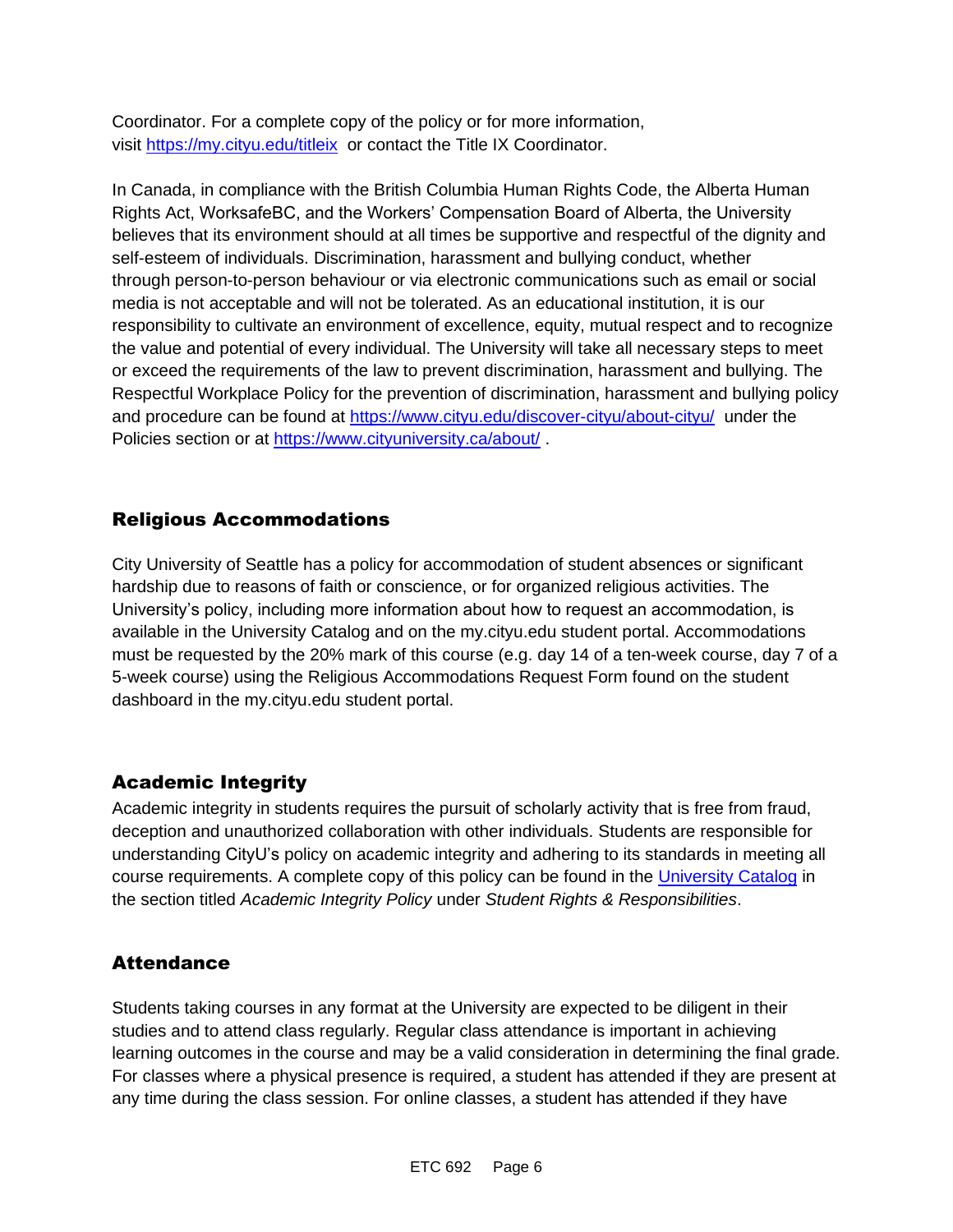posted or submitted an assignment. A complete copy of this policy can be found in the [University Catalog](https://nam11.safelinks.protection.outlook.com/?url=http%3A%2F%2Fwww.cityu.edu%2Fcatalog%2F&data=04%7C01%7Claker%40cityu.edu%7Cbc558c70c10340dbaa2408d9172365a0%7Cb3fa96d9f5154662add763d854e39e63%7C1%7C0%7C637566263054341952%7CUnknown%7CTWFpbGZsb3d8eyJWIjoiMC4wLjAwMDAiLCJQIjoiV2luMzIiLCJBTiI6Ik1haWwiLCJXVCI6Mn0%3D%7C1000&sdata=aL6fsSyLtVzJgdrlE9PtZXb%2F3H6wCdrvPcw4zOoEYTI%3D&reserved=0) in the section titled *Attendance* under *Student Rights & Responsibilities*.

#### Final Assignments Due Date

Final assignments for each class at CityU must be due on or before the final date of the course as indicated in the university's course information system. Due dates that extend beyond the final date of the course may negatively impact tuition funding for students.

## Support Services

#### Disability Services Accommodations Statement

Students with documented disability who wish to request academic accommodations are encouraged to contact Disability Support Services to discuss accommodation requests and eligibility requirements. Please contact Disability Support Services at [disability@cityu.edu](mailto:disability@cityu.edu) or 206.239.4752 or visit the [Disability Support Services](https://nam11.safelinks.protection.outlook.com/?url=https%3A%2F%2Fmy.cityu.edu%2Fdepartment%2Fdisability-support-services%2F&data=04%7C01%7Claker%40cityu.edu%7Cbc558c70c10340dbaa2408d9172365a0%7Cb3fa96d9f5154662add763d854e39e63%7C1%7C0%7C637566263054351946%7CUnknown%7CTWFpbGZsb3d8eyJWIjoiMC4wLjAwMDAiLCJQIjoiV2luMzIiLCJBTiI6Ik1haWwiLCJXVCI6Mn0%3D%7C1000&sdata=e%2FOzbhqrB5SP38rzkwNSwviN3V%2Fv%2BsJNtdettuKSolw%3D&reserved=0) page in the my.cityu.edu portal. Confidentiality will be observed in all inquiries. Once approved, information about academic accommodations will be shared with your course instructors.

#### Library Services

CityU librarians are available to help students find the resources and information they need to succeed in this course. Contact a CityU librarian through the [Ask a Librarian](https://nam11.safelinks.protection.outlook.com/?url=http%3A%2F%2Flibrary.cityu.edu%2Fask-a-librarian%2F&data=04%7C01%7Claker%40cityu.edu%7Cbc558c70c10340dbaa2408d9172365a0%7Cb3fa96d9f5154662add763d854e39e63%7C1%7C0%7C637566263054351946%7CUnknown%7CTWFpbGZsb3d8eyJWIjoiMC4wLjAwMDAiLCJQIjoiV2luMzIiLCJBTiI6Ik1haWwiLCJXVCI6Mn0%3D%7C1000&sdata=N%2Fk3bR2W%2BVUXK4b%2BZd83weGqJbtI4y9O3CdOuOW7%2BiA%3D&reserved=0) service, or access [library resources and services](https://nam11.safelinks.protection.outlook.com/?url=http%3A%2F%2Flibrary.cityu.edu%2F&data=04%7C01%7Claker%40cityu.edu%7Cbc558c70c10340dbaa2408d9172365a0%7Cb3fa96d9f5154662add763d854e39e63%7C1%7C0%7C637566263054361941%7CUnknown%7CTWFpbGZsb3d8eyJWIjoiMC4wLjAwMDAiLCJQIjoiV2luMzIiLCJBTiI6Ik1haWwiLCJXVCI6Mn0%3D%7C1000&sdata=4K7GoPDJosgIt0XDdVisT%2BGn6DZa5bSz0lhZSyjH7kU%3D&reserved=0) online, 24 hours a day, seven days a week.

#### Smarthinking Tutoring

CityU students have 24/7 access to free online tutoring offered through Smarthinking, including writing support, from certified tutors. Contact CityU's Student Support Center at [mycityusupport@cityu.edu](mailto:mycityusupport@cityu.edu) to request a username and password.